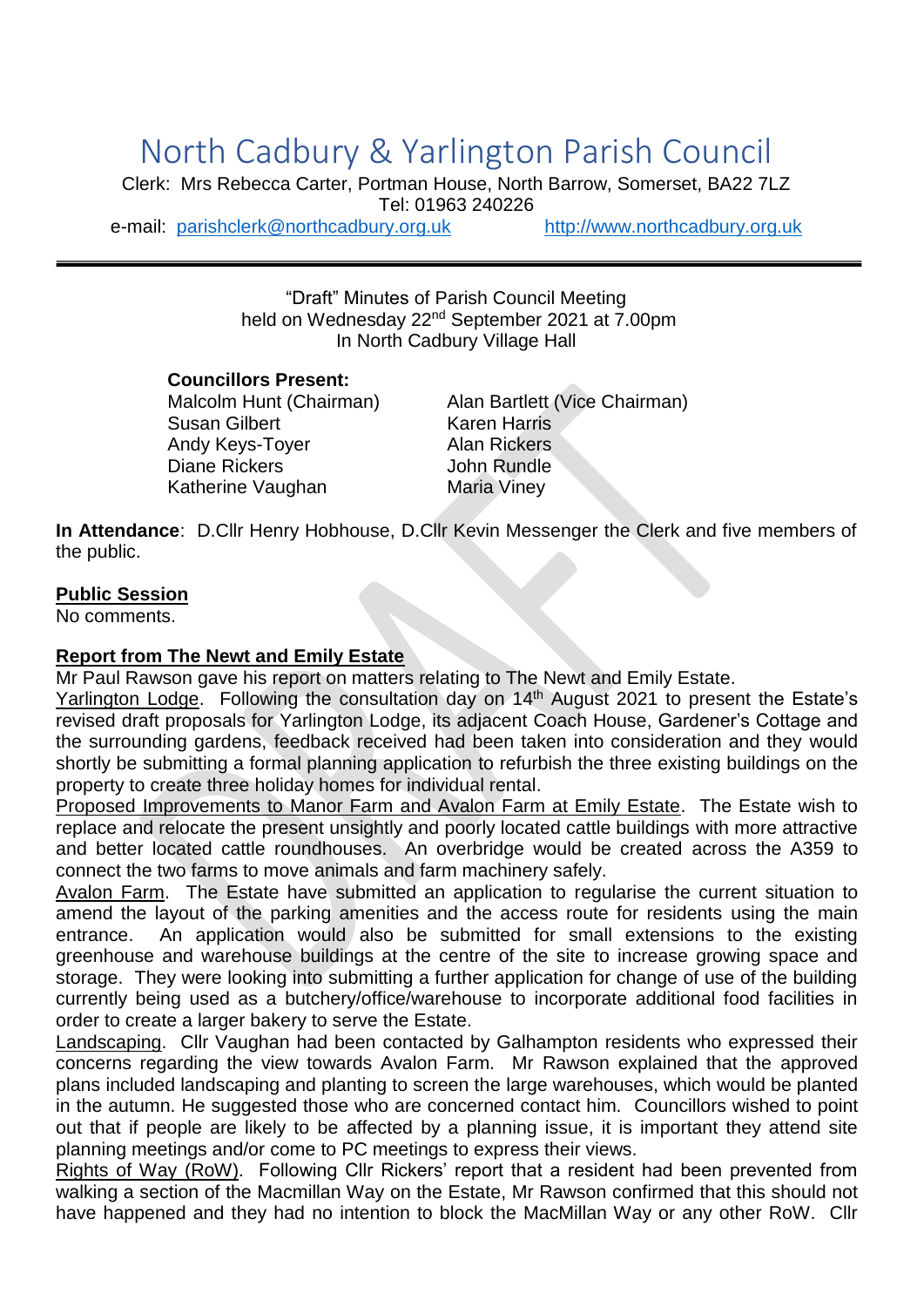Rickers also reported a missing fingerpost at the entrance to footpath WN 22/21 at the electric substation on Galhampton Hill.

## **Reports from County and District Councillors.**

District and County Councillors may give short verbal reports on matters affecting the Parish.

D.Cllr Messenger reported that the formation of the Unitary Authority (UA) was slowly progressing.

Covid cases have risen and currently stand at 245 cases per 100,000 in South Somerset as reported on the Somerset County Council (SCC) website.

SSDC would shortly be launching the popular 'Great Parish Tree Giveaway Scheme' in the coming autumn planting season.

SSDC had reduced its carbon footprint by 10% again this year, however figures may be slightly skewed due to Covid.

D. Cllr Hobhouse reported that under the new UA there would be no area planning authorities; the sole planning authority would most likely be located in Taunton. He believed councillors and residents should fight for area planning authorities. Councillors had not yet been informed of the proposed new boundaries. It was recently proposed that the number of councillors would be reduced from 100 to 80/85; each would cover approx. 7,500 residents in 3 wards. Details may not be known until at least December 2021. All officers at Somerset County Council (SCC) would stay in place.

## **21/107. Apologies for Absence and to consider the reasons given.**

Council to receive apologies for absence and, if appropriate, to resolve to approve the reasons given.

**RESOLVED**: Apologies were received and accepted from Cllr Bryan Mead. C.Cllr Mike Lewis also tendered his apologies.

## **21/108. Declarations of Interest.**

Members to declare any interests they may have in agenda items that accord with the requirements of the Local Authority (Model Code of Conduct) Order LO9-12 May 2018.

(NB this does not preclude any later declarations).

**RESOLVED**: Cllr A Rickers declared a personal interest at item 21/110 and would not vote as his wife had applied for the casual vacancy.

## **21/109. Minutes.**

To approve the Minutes of the ordinary meeting held on 22<sup>nd</sup> July 2021.

**RESOLVED**: The minutes were confirmed as a true record and signed by the Chairman.

## **21/110. Vacancy on the Parish Council**

To consider applications received and conduct vote to fill casual vacancy on the Parish Council by co-option.

**RESOLVED**: There was one eligible candidate for the vacancy, Mrs Diane Rickers. The PC voted unanimously in favour of Mrs Rickers who was co-opted onto the PC and signed her Declaration of Acceptance of Office.

## **21/111. Planning.**

a. South Somerset District Council (SSDC Decisions.

The following applications have been determined:

i. **PA 21/01882/HOU**. Construction of an outbuilding measuring 10m x 7m at Hewletts Mill, Sandbrook Lane, Galhampton – **APPROVED**.

ii. **PA 21/02068/DPO**. Discharge of S52 Agreement dated 22nd September1982 referring to approved planning application 820789 (Manor Farm Cottage). Agricultural dwelling at Manor Farm, Pound Lane, Yarlington – **APPROVED**.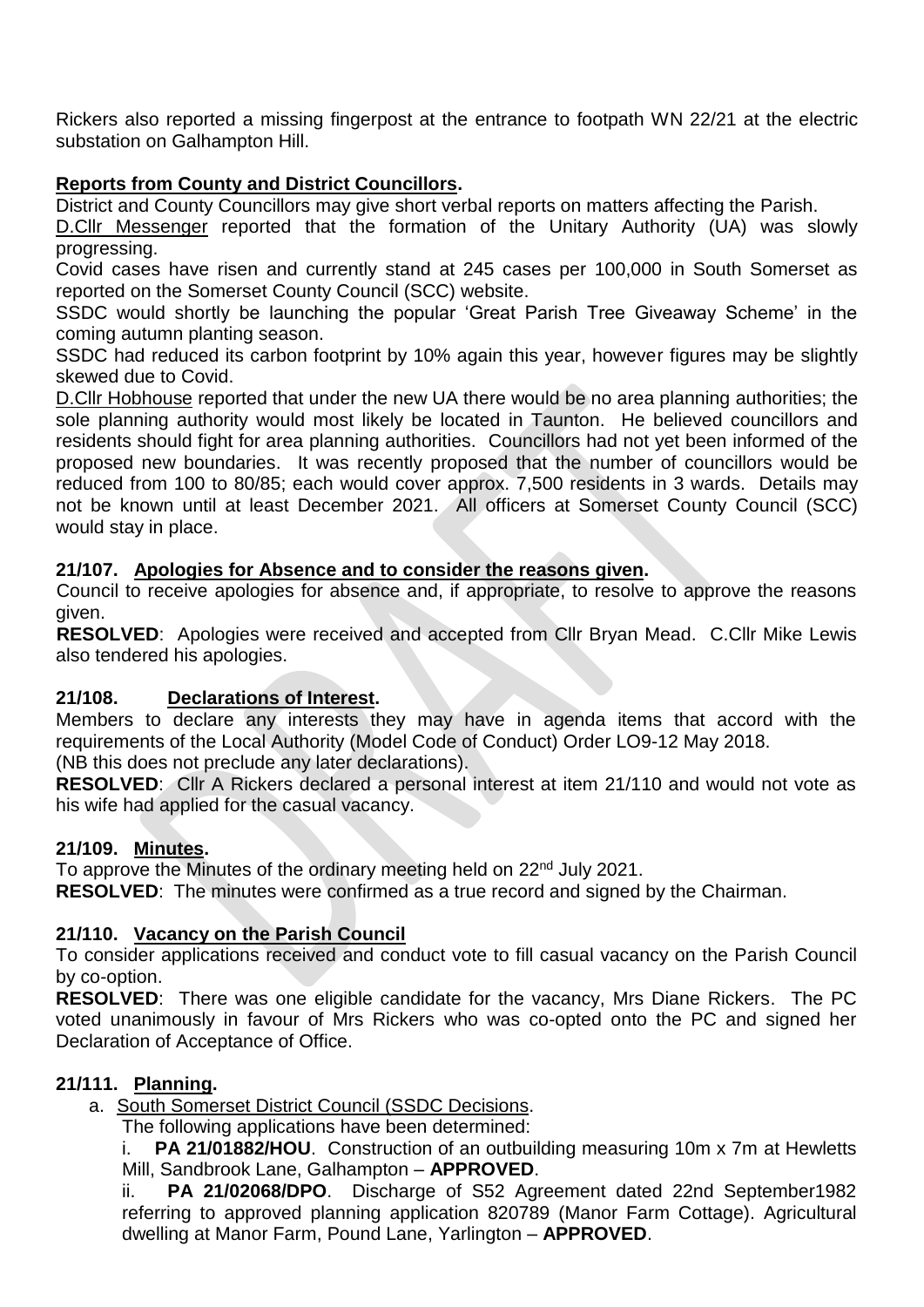b. **PA 21/02255/FUL**. Erection of a detached single storey building to be used as a holiday let on land at Mancroft Farm, Long Street, Galhampton. The Chairman advised that a Galhampton resident had contacted the PC asking if councillors were aware that the existing equestrian facility, where the holiday let is proposed to be built, has a noncommercial use condition applied to it from PA 17/02505/FUL 'in the interests of residential amenity'. Councillors in attendance at the onsite meeting, believed the condition applied to the barn and ménage and not the land on which the proposed holiday let would be built and this would be a material planning consideration to be decided by the planning officer.

Action: The Clerk agreed to reply accordingly.

#### **21/112. North Cadbury and Yarlington Neighbourhood Plan Working Group (NPWG).**

Cllr Keys-Toyer gave the following progress report on behalf of the WG:

Pre-submission Consultation with Residents and Stakeholders. This started as planned on 16<sup>th</sup> July and closed on 31st August. It has been advertised by website newsletters, Facebook, North Cadbury Nextdoor etc. and by a pamphlet mail drop to every household in the Joint Parishes. A limited number of hard copies of the plan were available at the Village Store NC, Galhampton Country Store and by phoned request. Facilities for making comments were available online, by email to the website and by letter drop to boxes at the above locations.

Village Hall events took place at North Cadbury, Galhampton and Yarlington.

Just over a hundred comments forms were received back in addition to other letters and emails all of which will now need to be considered before moving on. Thank you to all those who attended and responded.

#### **21/113. Highways and Rights of Way (RoW) Report.**

a. PC Representatives to provide progress reports.

**RESOLVED**: Cllrs Vaughan and Rundle presented their reports, which can be found at Attachments 1 and 2. In addition Cllr Rundle reported on the poor state of the slip road from the A303 to Teals Orchard. SCC advised that they would have to close the slip road for a number of days to carry out the work.

#### **21/114. Finance.**

#### a. **Balance of the Councils Bank Account & Bank reconciliation**.

To report on Council's Bank Account.

**RESOLVED**: The Clerk previously circulated the PC Accounts which were received and approved.

#### b. **Accounts for payment**

To review and approve a schedule of items of expenditure:

| Dorset Planning Consultant Ltd - Invoice 0667 (NP)      | £799.56 |
|---------------------------------------------------------|---------|
| Somerset Community Foundation (surplus grant refund)    | £636.39 |
| <b>PrintStreet – NP Posters</b>                         | £418.60 |
| <b>PKF Littlejohn External Auditor Fees</b>             | £240.00 |
| Western Web Ltd. invoice 22604 (Circular Walks)         | £126.00 |
| Grant – Friends of Castle Cary Library                  | £100.00 |
| SW Broadband – northcadbury.org.uk domain renewal       | £53.88  |
| Galhampton Village Hall Rental Aug 21 (NP)              | £41.00  |
| Galhampton Village Hall Rental Jul 21 (PC)              | £29.00  |
| Helen Isaacs - Facebook update                          | £30.00  |
| SALC - Councillor Essentials Training 20 Jul 21         | £25.00  |
| Plastic folders for Circular Walks Instruction Leaflets | £21.00  |
| ALUED. Items of overanditure conveyed unanimously       |         |

**RESOLVED**: Items of expenditure approved unanimously.

c. To consider providing a grant of £500 in FY 2022/23 towards the purchase of a toddler see saw for North Cadbury Village Hall playground.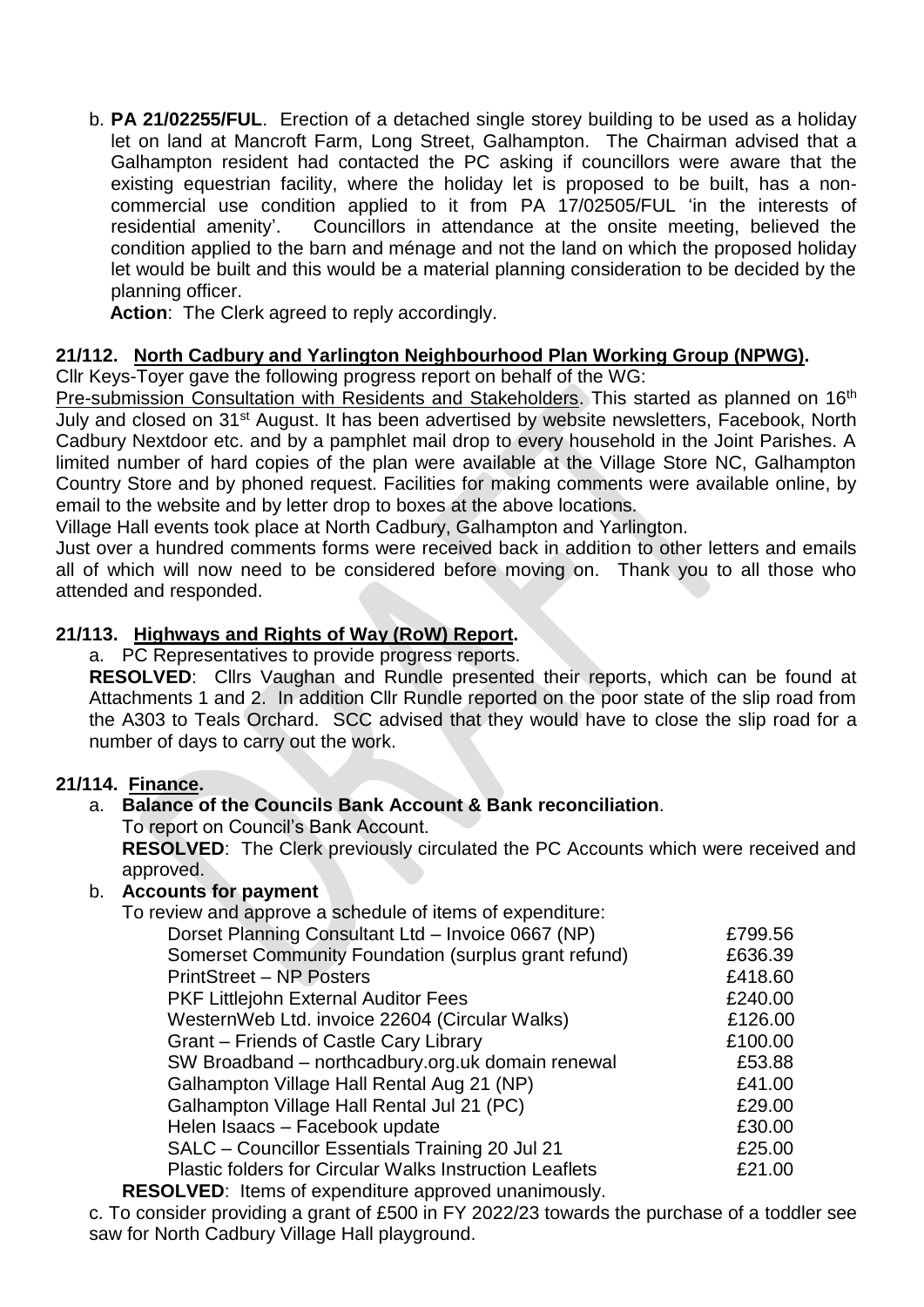**RESOLVED**: Approved unanimously.

d. To consider applications received for SSDC's 'Opening up Safely and Reconnecting Communities' Fund.

The Clerk advised that all parishes were encouraged to initially apply for up to £1,500 of funding. It was likely that some funding would be left unallocated at the end of September, therefore, parish and town councils were able to submit an additional application, at the same time as their first, for more than £1,500 should they wish to do so.

The Clerk advised that the PC had received two applications from both Yarlington and North Cadbury Village Halls. Yarlington Village Hall (YVH) applied for funding towards building a roof over the patio at the Hall to enable residents who were concerned and nervous of venturing out during the pandemic, especially into enclosed buildings, to attend events at the Hall – total project cost £9,600.

North Cadbury Village Hall (NCVH) applied for funding towards carrying out a full clean of all spaces to include carpets, soft furniture and curtains (including stage), approx. £300. In addition to this, the increased provision of hand sanitisers, surface cleaners and wipes plus fabric sanitiser approx. £200 – total cost £500

**RESOLVED**: The PC agreed unanimously to submit applications for the first tranche of funding for YVH - £1,000 and NCVH - £500. A second application would be submitted for YVH for additional funding - £5,000.

e. To approve funding £80 (plus VAT) approx. towards Brushcutter Training from the RoW Fund for a potential 'Strimmer' role.

**RESOLVED**: The PC agreed unanimously to fund the training for Mr M Gilbert who expressed an interest in volunteering as a 'Somerset Strimmer' to help maintain the parish RoW.

#### **21/115. Future Parish Elections**

To discuss Somerset County Council (SCC) and 'One Somerset's request for parish and town council's views on whether the 2023 town and parish council elections should be moved forward to 2022 to remain in sync with principal authority elections going forward.

**RESOLVED**: Councillors agreed unanimously that bringing forward the PC elections to 2022 was preferable as costs would be shared with the principal authority. The Clerk agreed to respond accordingly. *(D.Cllr Hobhouse left the meeting at 8.20pm)*

## **21/116. Parish Warden**.

To consider Sparkford PC's suggestion of investigating options for a Parish Warden that could be possibly a joint project with surrounding parishes general maintenance/clearance such as mowing, strimming, hedge cutting etc.

**RESOLVED**: Due to the expression of interest from Mr Gilbert to volunteer in the 'Strimmer' role, the parish may not need the services of a Parish Warden. The Clerk agreed to respond accordingly but would also ask to be kept informed of any other possible maintenance options.

## **21/117. Business Continuity Motion to Council**

In light of the Coronavirus (Covid-19) pandemic this Council resolves that:

a. Should the Council be unable to meet for whatever reason, the Clerk be given delegated authority to progress all ongoing matters and projects and authorise all regular payments and incur expenditure in line with the council's agreed budget.

b. Any decisions taken under resolution (a) above will be taken, whenever possible, in consultation with the Chairman and Vice Chairman of council and the relevant Committee Chairman (if appropriate). A record of all decisions and expenditure incurred under delegated authority will be kept and reported to members when the council next meets.

c. The authority to decide the Council's response to planning applications be delegated to the Clerk, in consultation with the Chairman and Vice Chairman of the Council. Members of the Council will be informed of applications out for consultation and whenever possible invited to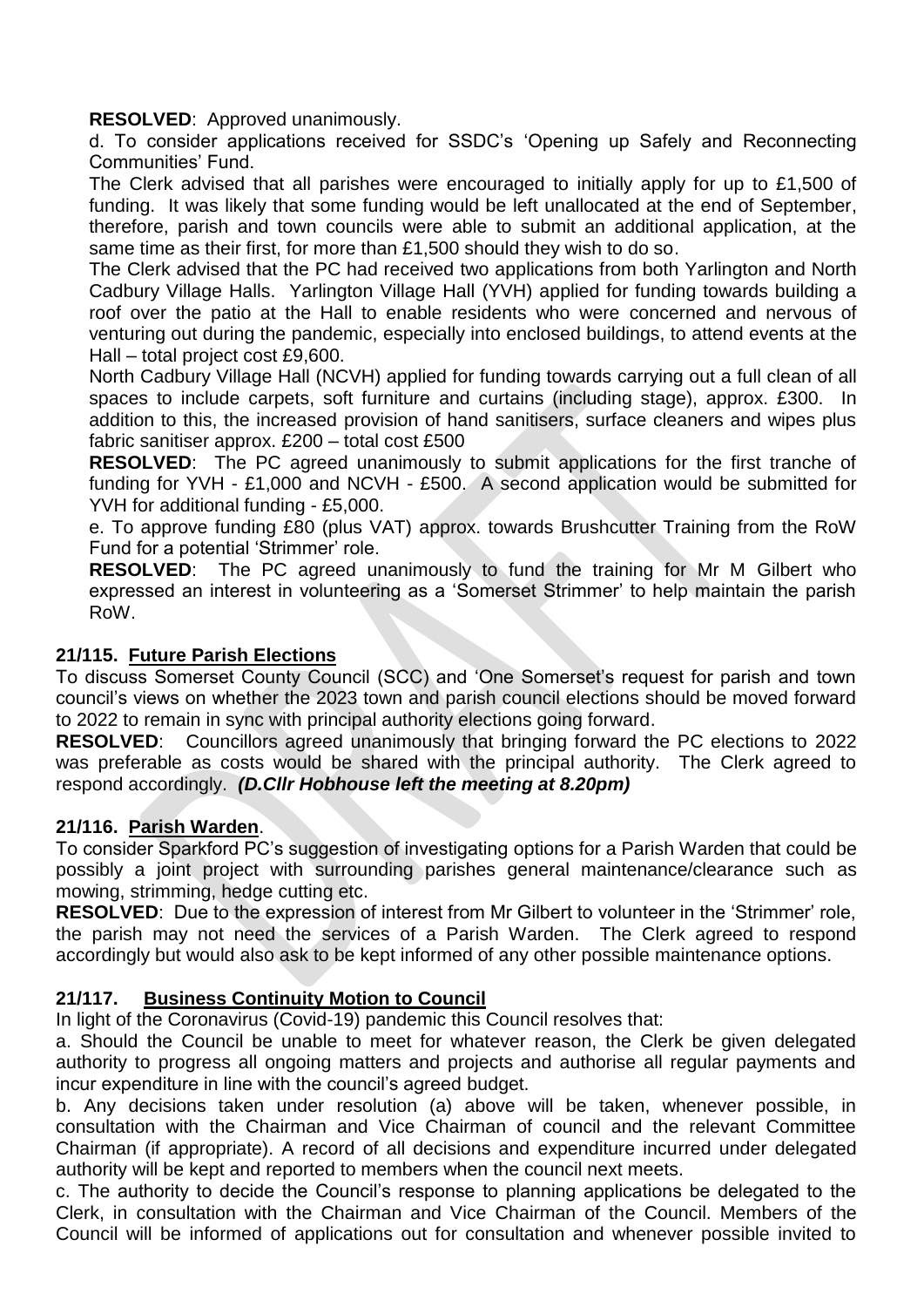attend an informal remote meeting of the Council to be held via zoom software and invited to submit comments to the Clerk on such applications to which informal remote meetings members of the public and press will also be welcome to attend and make representation.

d. The provisions outlined in resolutions (a-c) above will override any requirements to the contrary in the council's standing orders, financial regulations or terms of reference.

**RESOLVED**: Motion approved unanimously.

#### **21/118. Items for Report and Future Business**

a. Cllr Rickers discussed the possibility the Parish Website (PW) hosting an 'Event Calendar' that the various village halls, incl. South Cadbury, (Camelot Halls Association) could publish events in order to prevent village events clashing. It was agreed that it would be preferable for the village halls to have their own links to the PW, as historically organisations forget to update the PW calendar.

b. Cllr Rundle reported that he had received a number of complaints concerning the overgrown laurel hedge alongside Cutty Lane, which had grown too high and wide with the risk that the roots could eventually damage the boundary wall and cause access problems into Cutty Lane. **Action**: The Clerk agreed to write to the homeowner of Woodforde Cottage

c. The Chairman updated the PC that discussions were ongoing regarding the possibility of relocating The Harvester Bus Stop, opposite The Orchard Inn, Galhampton, into the grounds of Galhampton Country store, with a footpath running to Hearn Lane. This would prevent the more vulnerable residents of Galhampton having to cross the busy, fast A359 road in the dark and in adverse weather conditions.

Next meeting: to be held on Wednesday 27<sup>th</sup> October 2021 at 7.00pm in Galhampton Village Hall.

There being no further business, the meeting closed at 8.50pm.

Signed ………………………………………….. Dated ………………………….

Chairman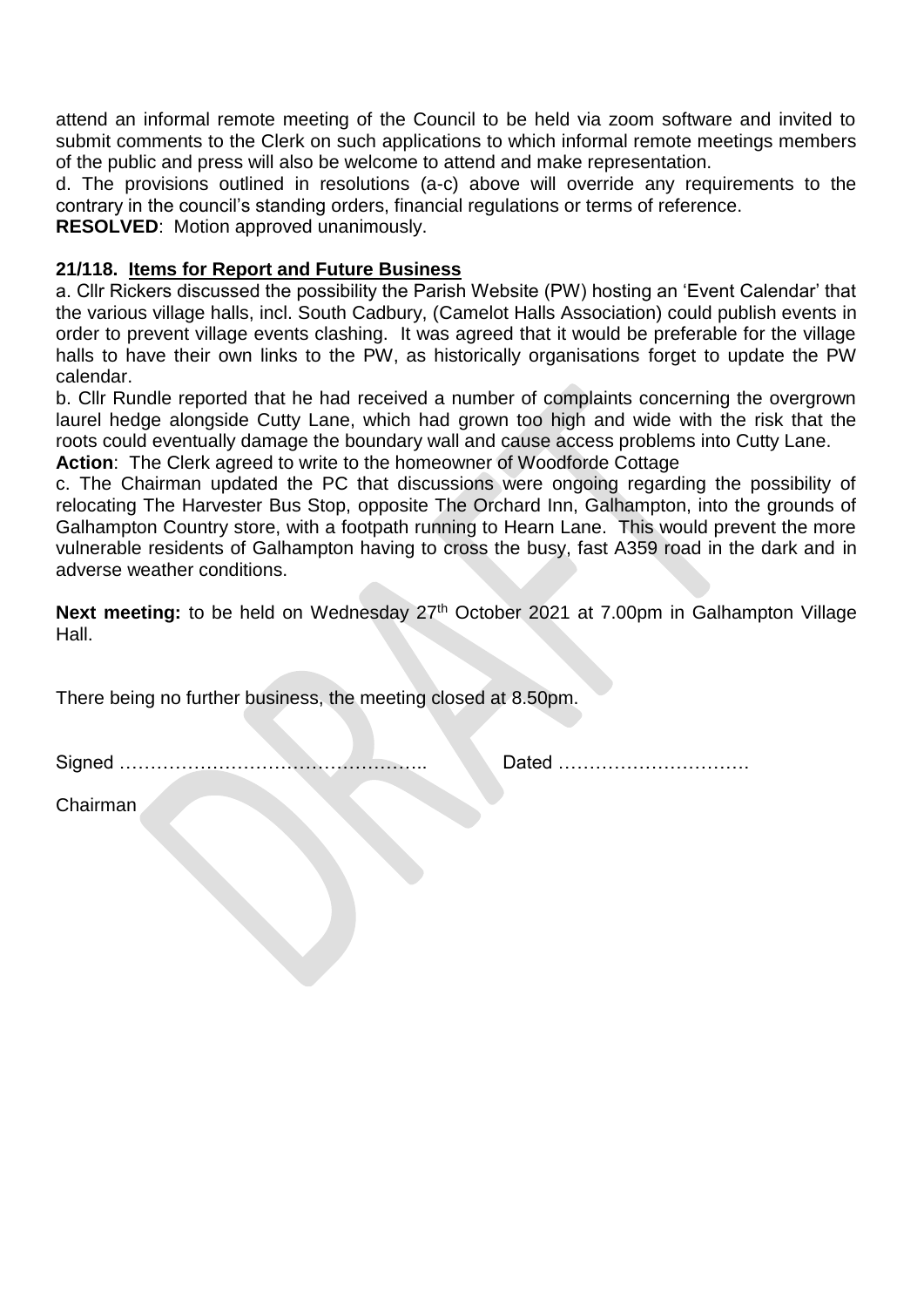#### Attachment 1

#### **North Cadbury and Yarlington Parish Council Rights of Way Report – September 2021**

#### **Outstanding Issues**

- WN 31/10 Broken gate at Manor Farm.
- WN 19/106 Debris under the low bridge. Reported to Environment Agency. (June 2021). RoW dept. will attend to this when bollards on WN 19/105 are installed.
- WN 19/106 Danger of dead branches falling on path. Paul Longman contacted. (June 2021)
- WN 19/72 & 19/95 Closed until at least Nov.  $27<sup>th</sup>$  for repairs to bridges. Latest information repairs may take a couple of years. Each will cost in excess of £10,000. JR to take this up with Highways.
- WN 19/1 (Smallway Lane east) access overgrown, broken stile, no finger post. No access at junction with Frog Lane no stile or way marking. ROW officer aware. Not a priority at this time. (Has been an issue since before Sept. 2019)
- WN 19/2 Fingerpost down. (Reported Dec. 2020)
- WN 19/78 ROW officer has agreed to replace gate at southern entrance to this footpath.
- WN 31/7 Tree down and foliage blocking path. (Reported July 2020*)*
- WN 19/105 Siting of bollards has been agreed. Metal signs prohibiting vehicles have been erected. Installation of bollards to take place late summer.
- WN19/27 Maize harvested but crop for sheep fodder sown. No path. Landowner unknown.
- WN 22/16 Maize harvested but path not reinstated. Land owned by The Newt.
- WN 19/91 Exit to Woolston Road continues to be unofficially diverted. Electric fence has been erected around field. Unprotected wire crosses unofficial stile. (Reported summer 2020 and again directly to ROW officer Feb. 2021)
- WN 19/74 Gate mechanism at Cary Rd. end is very stiff. (Reported April 2021)
- WN 19/65 ROW has been unofficially diverted for many months. (Reported Feb. 2021)
- WN 19/25 (Galhampton) Cross piece on stile adrift. (Reported April 2021)
- WN 19/24 Unstable stile by telephone box at Hearn Lane. Dangerous. (Reported April 2021)
- WN 19/44 Maize planted. Path not cut in. (Reported July 2021)
- WN 19/30 Path overgrown. Large root crop emerging making surface uneven and slippery. (Reported Sept.
- 2021)
- WN 19/30 Tree limb over bridge at junction with WN 19/42. (Reported Sept. 2021)
- WN 19/38 Path has not been cut in. (Reported Sept. 2021)
- WN 19/77 Gate on exit to Ridgeway Lane will not close as gate and post no longer meet.
- WN 19/68 Finger post down. (Reported Sept. 2021)
- WN 19/54 Stile broken and overgrown at Sandbrook Lane end.

#### **Circular walks project**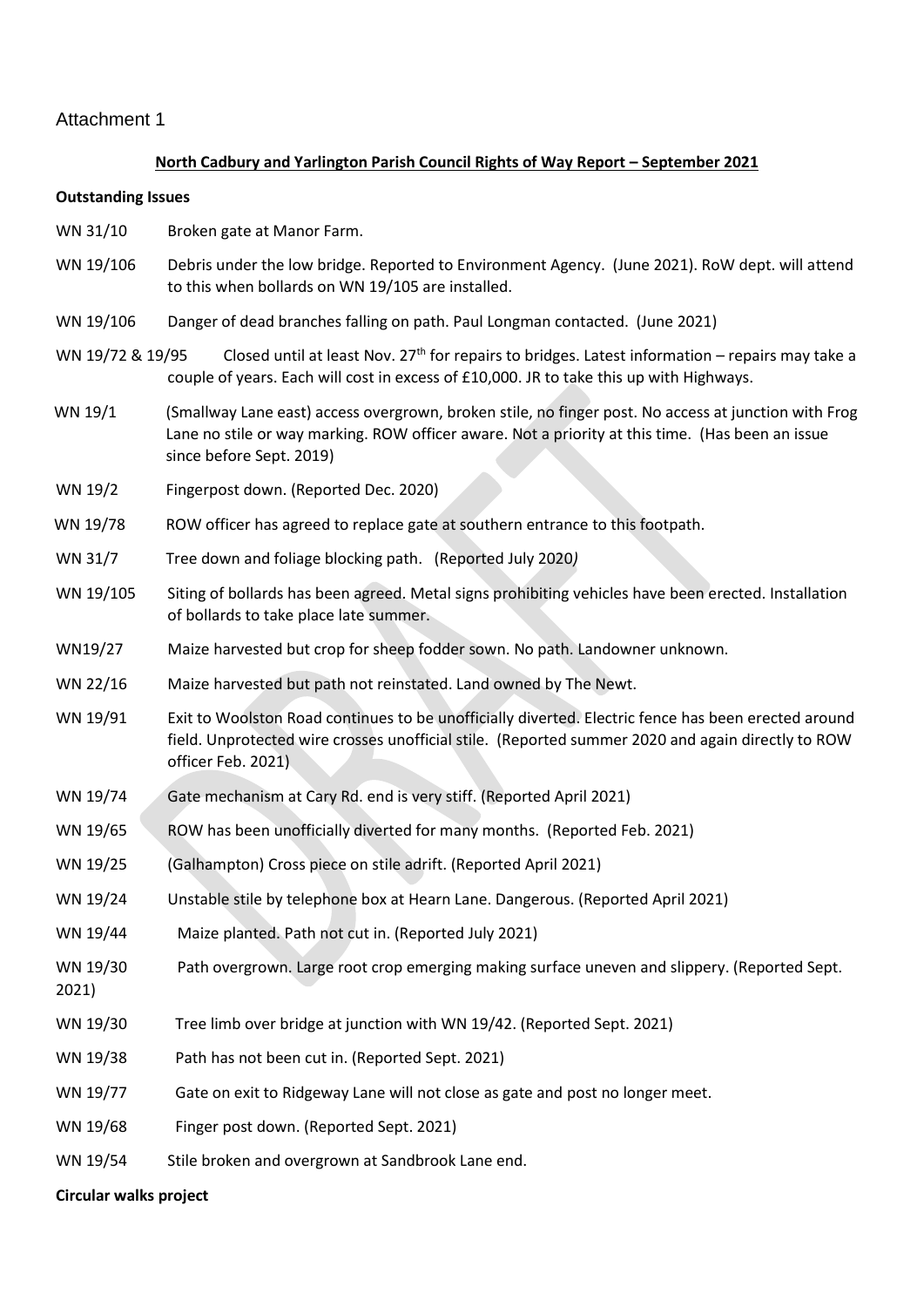Display cases at Stoke Lane and on WN 19/19 reinstated. SS (Emily Estate) has promised repairs to adjacent stile. New signs denoting footpath numbers and mid-field posts have been erected on walks 3,4,6. Printing errors on large maps – corrections being made. Final report has been submitted to Somerset Community Foundation.

## Attachment 2

## **Highways Report September 2021**

#### **Highway Maintenance**

In March Somerset County Council's main contractor Skanska was sold to the M Group and the latter established a new road maintenance arm called Milestone Infrastructure Ltd.

Milestone have now been appointed the new contractor to SCC and have similar contracts with Devon County Council, Oxfordshire and Cambridgeshire Councils.

We wait to see how much improvement in service this change will bring although I have been told that there was a large backlog of work outstanding so it will inevitably take time to see a difference.

#### **Potholes**

I am pleased to say that numerous potholes have been filled over recent weeks and only yesterday contractors were out in Yarlington making repairs on Lodge Hill.

Holes have been repaired on Cary Road and Cutty Lane North Cadbury, Sandbrook Lane, the Corkscrew, Woolston Road and Frog Lane Galhampton.

We still have some areas that are in dire need of repair, particularly the junction of Hearn Lane and Long Street Galhampton (adjacent to the Manor) and the long outstanding bend on the Corkscrew where badgers have caused the road to collapse, see below.



Badger Bend Corkscrew Lane

The problem here is that repair will have to follow the removal/relocation of a badger set which entails various reports/ permission before any work can be done.